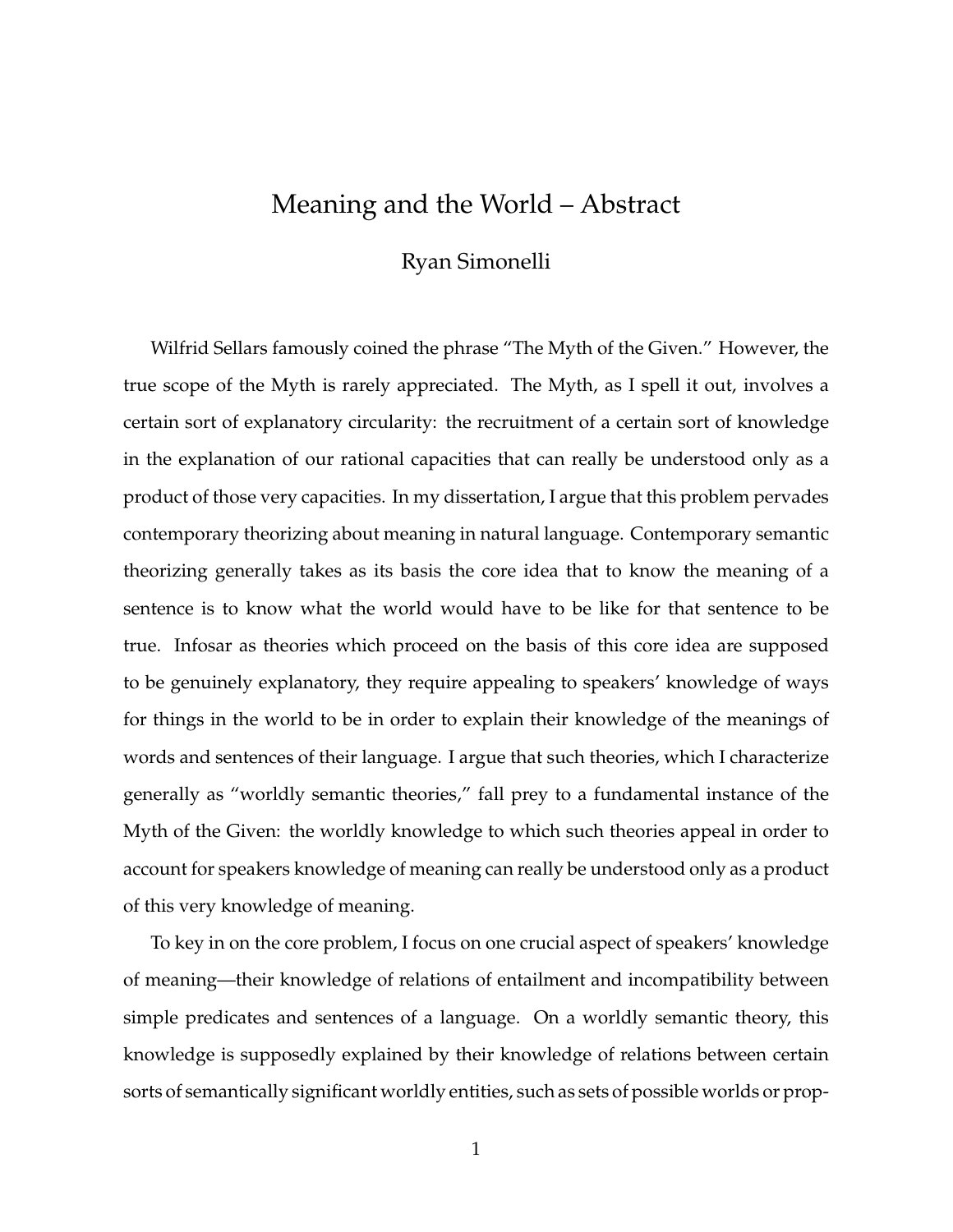erties, assigned to simple sentences or predicates as contents. I first consider possible worlds semantics, the most common form of natural language semantics practiced today, and argue that any account of this semantic knowledge is going to bottom out in an appeal to knowledge of properties, which cannot, on pain of circularity, be understood on the formal model through which a possible worlds semantics represent them. The crucial question then becomes: can properties themselves be legitmately appealed to in the context of a semantic theory that harbors genuinely explanatory ambitions? I argue that they cannot be: speakers' knowledge of properties is really to be understood in terms of their knowledge of the semantic rules governing the correct use of predicates, rather than the other way around. So any semantic theory that appeals to properties in attempt to explain speakers' knowledge of meaning suffers from a fatal problem of explanatory circularity.

The upshot of the above arguments is the need for a radically different form of semantic theory in which no worldly knowledge is presupposed. That is what I provide in the second half of the dissertation, drawing on the philosophical work of Robert Brandom but, unlike Brandom, providing a formal semantic framework for doing semantics in line with this philosophical orientation. The framework I put forward, which I call "discursive role semantics," is a form of dynamic semantics, where the meaning of a sentence is understood in terms of its potential to update a discursive context. However, unlike standard forms of dynamic semantics, where contexts are understood as information states, modeled as sets of possible worlds, a context is understood here as the "discursive score" that normatively characterizes a particular stage in discourse. This framework thus yields a way of thinking about the meanings of expressions directly in terms of their role in discourse, in terms of how their use functions to change the normative statuses that have been assigned to speakers, without any appeal to worldly contents they are understood to represent. It is this feature of the semantic theory that enables the necessary inversion of the standard order of